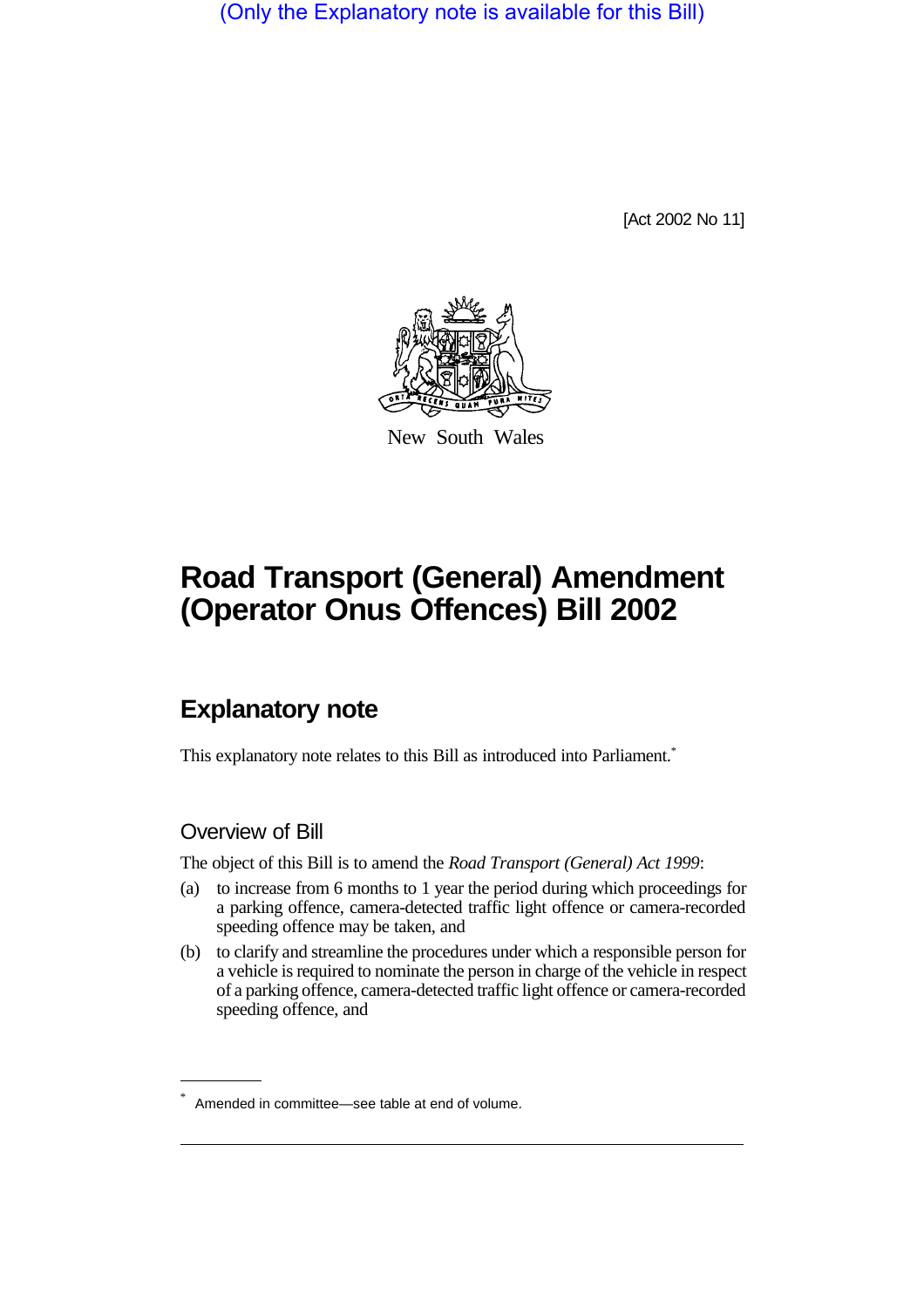Road Transport (General) Amendment (Operator Onus Offences) Bill 2002 [Act 2002 No 11]

Explanatory note

(c) to increase the penalty for a corporation that is the responsible person for a vehicle and that fails to nominate, or fails to exercise reasonable diligence to ascertain, the person in charge of the vehicle in respect of a parking offence, camera-detected traffic light offence or camera-recorded speeding offence.

#### Outline of provisions

**Clause 1** sets out the name (also called the short title) of the proposed Act.

**Clause 2** provides for the commencement of the proposed Act on a day or days to be appointed by proclamation.

**Clause 3** is a formal provision giving effect to the amendments to the *Road Transport (General) Act 1999* set out in Schedule 1.

### **Schedule 1 Amendments**

**Schedule 1 [1]** inserts proposed section 43 (4A) and (4B) into the Principal Act. Proposed section 43 (4A) clarifies when a penalty notice sent to a person under section 43 (3) or (4) by post is taken to have been served. The proposed subsection provides that a penalty notice sent to a person by post is presumed to be served 7 days after it is posted. However, the person to whom the notice is sent may override that presumption by establishing it was not served during that 7-day period. **Schedule 1 [5]** is a consequential amendment that allows a certificate signed on behalf of the Commissioner of Police specifying the date on which a penalty notice was posted to a person to be admissible in proceedings and to be evidence of the matters stated in it.

Proposed section 43 (4B) specifies the matters that must be included in a statutory declaration provided under section 43 (3) or (4). A statutory declaration is provided under section 43 (3) or (4) by the responsible person for a vehicle for the purposes of ascertaining who was in charge of the vehicle at the time of the occurrence of a parking offence, camera-detected traffic light offence or camera-recorded speeding offence. Proposed section 43 (4B) provides that the statutory declaration must include the matters prescribed by the regulations. The requirement does not apply to a person served with a penalty notice or summons for a parking offence for which demerit points would not be incurred under the *Road Transport (Driver Licensing) Act 1998*. **Schedule 1 [3]** inserts proposed section 43 (7A). The proposed subsection allows an authorised officer or court to have regard to a statutory declaration in deciding whether the responsible person has exercised